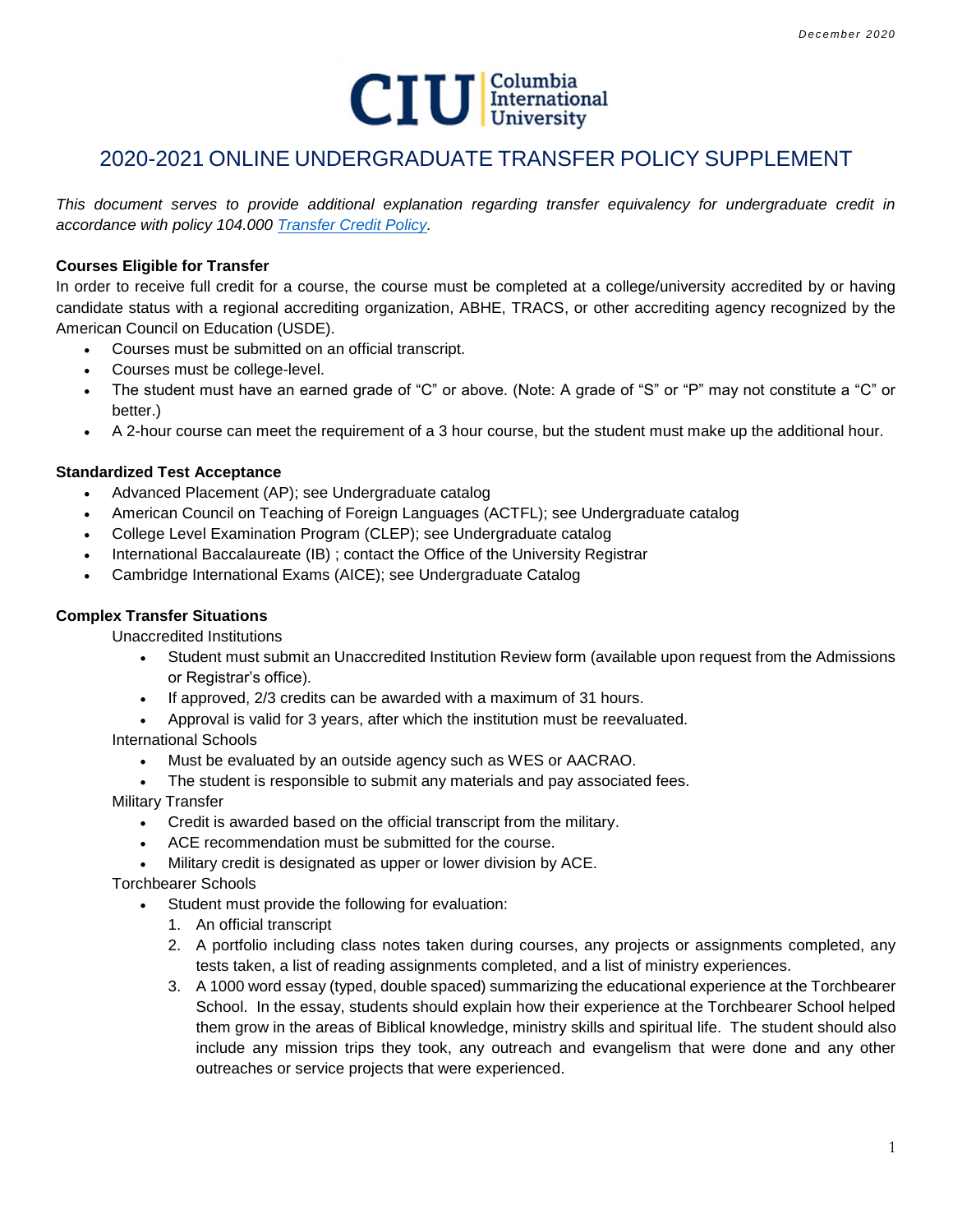The student will be notified of credit evaluation within 30 days of student submission with a maximum of 31 hours awarded. Most commonly students will receive half of these credits toward their field of study and half toward general electives.

Courses without a specific transfer policy, but of similar title and content to courses below, may transfer from an accredited institution.

### *Bible/Theology/Ministry* **12-18**

*Bible, theology, and ministry courses from a Christian college or university may transfer to meet these 18 credit hours. Course-by-course equivalency or 18 hours of other specific Bible/Theology content may meet this requirement. Students transferring more than 60 hours must complete 12 hours of Bible/theology/ministry courses and 6 hours of interdisciplinary Bible-related courses to meet this requirement.* 

| <b>Course Number</b> | <b>Course Name</b>                      | <b>Transfer Note</b>                                        |
|----------------------|-----------------------------------------|-------------------------------------------------------------|
| <b>BIB 1005</b>      | <b>Old Testament Survey</b>             | Similar course title or other Bible/theology content course |
| <b>BIB 1010</b>      | <b>New Testament Survey</b>             | Similar course title or other Bible/theology content course |
| <b>ICS 1210*</b>     | Discovering the Mission of God          | Similar course title or other Bible/theology content course |
| <b>MSD 1110*</b>     | <b>Encountering Spiritual Formation</b> | Similar course title or other Bible/theology content course |
| <b>THE 2010</b>      | <b>Survey of Bible Doctrine</b>         | Similar course title or other Bible/theology content course |
| <b>THE 3010</b>      | <b>Biblical Theology of Leadership</b>  | Similar course title or other Bible/theology content course |

*\*Waived for students transferring 60+ credit hours.*

### *General Education 30-39*

*Acceptable courses for this requirement include general, introductory, principles of, and foundational courses. Application, skill, or Bible/theology courses do not satisfy this requirement. The purpose of general education at Columbia International University*  is to provide students a foundation for life-long learning, to cultivate the life of the mind, and to expand their global perspective. *General education introduces students to a breadth of knowledge in the following disciplines: humanities/fine arts (3 hours min), natural science/mathematics (3 hours min), social science/behavioral science (3 hours min) and communications (6 hours min). Students with an earned Associates Degree from an accredited institution or 45+ hours of transfer, that meet the four disciplines as established by ABHE and have 30 semester hours minimum of general education, will fulfil all general education requirements (except RES 3010 and LDR 3010) of the bachelor's degree. If not all four disciplines are met, the credits will be evaluated on an individual basis.* 

*Note: The flexible transfer plan does not apply to students in the general studies major.*

| <b>Communications</b>                  | <b>Humanities/Fine Arts</b>            | <b>Natural/Info Science</b>                      | <b>Social/Behave Science</b>           |
|----------------------------------------|----------------------------------------|--------------------------------------------------|----------------------------------------|
| 6 hours minimum in this<br>discipline. | 3 hours minimum in this<br>discipline. | 3 hours minimum in this<br>discipline.           | 3 hours minimum in this<br>discipline. |
|                                        |                                        |                                                  |                                        |
|                                        |                                        | General Ed requirement: 30 semester hours total. |                                        |

*See appendix A for specific courses that qualify in each discipline.*

| <b>Course Number</b> | <b>Course Name</b>                   | <b>Transfer Note</b>                                                                                 |
|----------------------|--------------------------------------|------------------------------------------------------------------------------------------------------|
| <b>MAT 2010</b>      | <b>Personal Financial Management</b> | Any mathematics course may meet this requirement                                                     |
| <b>COM 1010</b>      | <b>Communication for Leaders</b>     | Any communication course may meet this requirement                                                   |
| <b>CPT 1010</b>      | <b>Technology for College</b>        | Any computer course may meet this requirement                                                        |
| <b>ENG 1010</b>      | College Writing and Research I       | Any first year composition course (course one on a two<br>course sequence) may meet this requirement |
| <b>ENG 1020</b>      | College Writing and Research II      | Any first year composition course (course two on a two<br>course sequence) may meet this requirement |
| <b>HIS 2010</b>      | <b>World Civilizations</b>           | Any history course may meet this requirement                                                         |
| <b>SCI 2010</b>      | Earth Science                        | Any science course may meet this requirement                                                         |
| <b>RES 3010</b>      | <b>Research and Concept</b>          |                                                                                                      |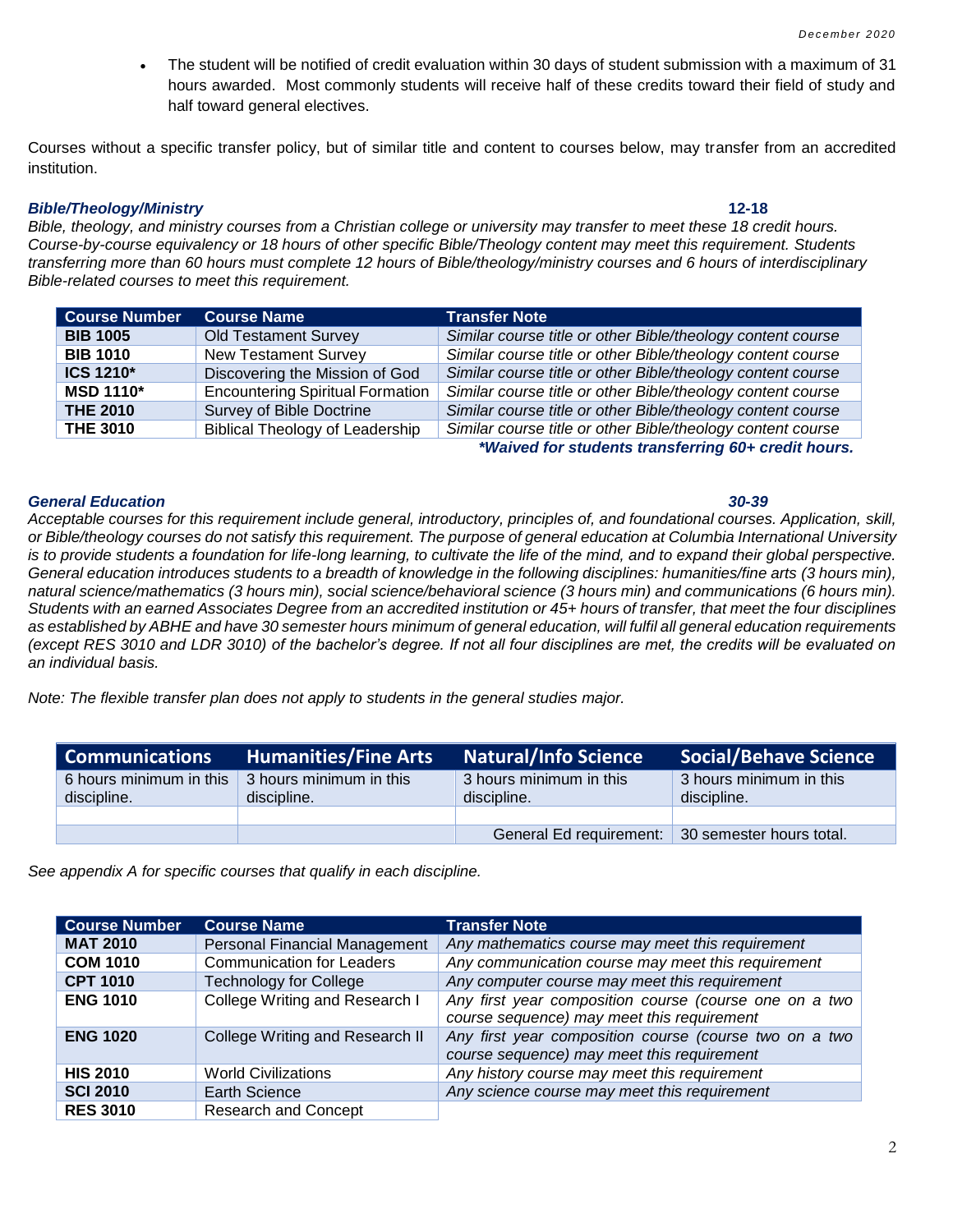|                 | <b>Development Skills</b>         |                                                                                                                                                                                                               |
|-----------------|-----------------------------------|---------------------------------------------------------------------------------------------------------------------------------------------------------------------------------------------------------------|
| <b>PHI 1010</b> | Philosophy and Worldview          | Any philosophy course may meet this requirement<br>(apologetics or worldview courses from a Christian<br>college/university may also meet this requirement). Waived<br>for students transferring in 60+ hours |
| <b>PHI 3010</b> | <b>Personal and Social Ethics</b> | Any ethics course may meet this requirement                                                                                                                                                                   |
| <b>PSY 2010</b> | Org & Industrial Psychology       | Any psychology course may meet this requirement                                                                                                                                                               |
| <b>SOC 1010</b> | Succeeding at CIU                 | Waived for students transferring in 60+ hours                                                                                                                                                                 |
| <b>SOC 2010</b> | <b>Cultural Diversity</b>         | Any course focused on other cultures may meet this<br>requirement (sociology, anthropology, world religions,<br>missions)                                                                                     |
| <b>LDR 3010</b> | Organizational Leadership         |                                                                                                                                                                                                               |

## *Major Specific Courses*

*If the course title and description does not essentially match with CIU's course, the appropriate academic dean is consulted for any final approval.*

# *Transfer between Modalities*

*See appendix B for specific courses that transfer to CIU's on-campus courses.*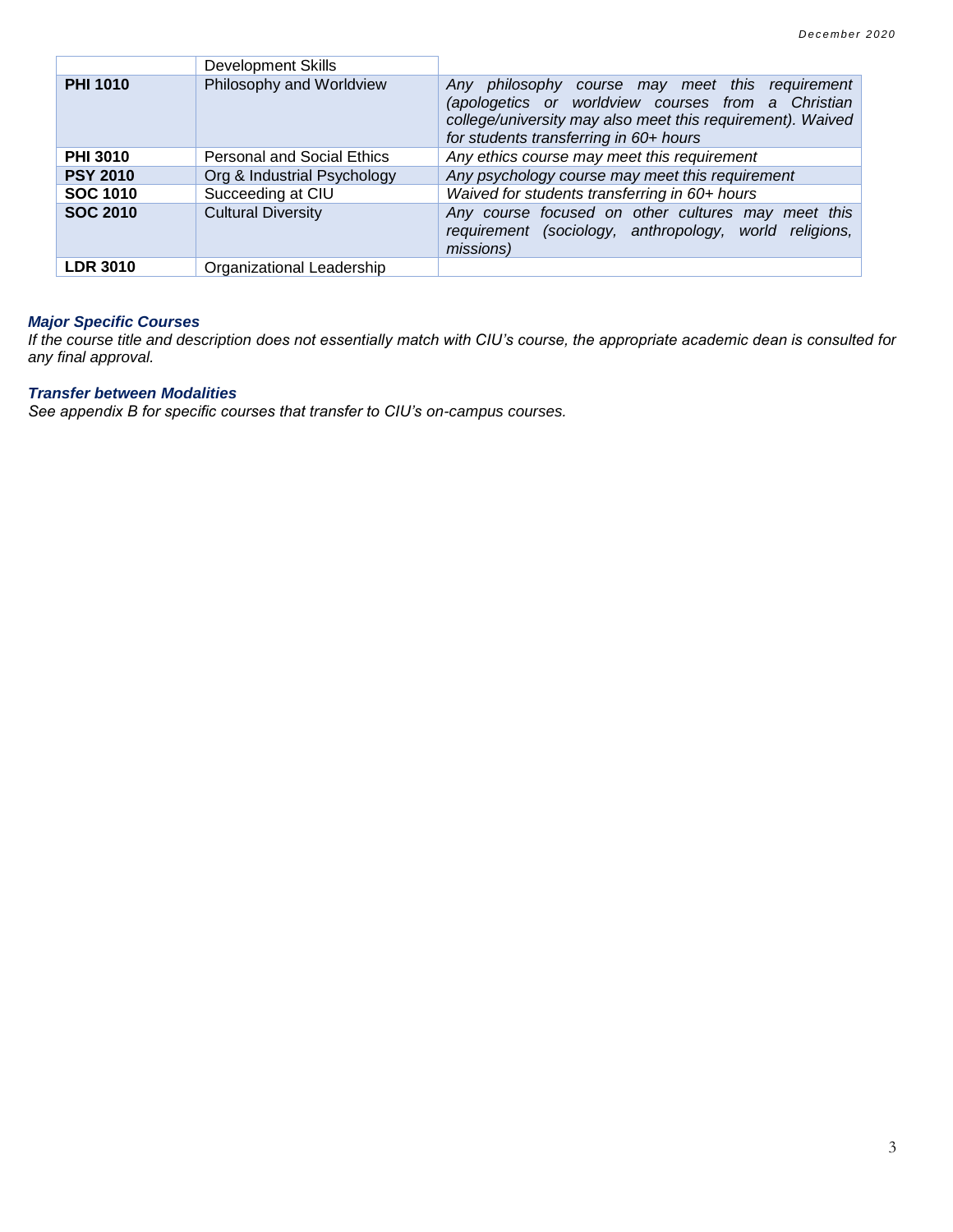# APPENDIX A

| <b>Communications</b>      | <b>Humanities/Fine Arts</b> | <b>Natural/Info Science</b>  | <b>Social/Behave Science</b>   |
|----------------------------|-----------------------------|------------------------------|--------------------------------|
| 6 hours minimum in this    | 3 hours minimum in this     | 3 hours minimum in this      | 3 hours minimum in this        |
| discipline.                | discipline.                 | discipline.                  | discipline.                    |
|                            |                             |                              |                                |
| <b>English Composition</b> | <b>Church History</b>       | Anatomy/Physiology           | Anthropology                   |
| Speech                     | Media                       | Archeology                   | Economics                      |
| Communications             | <b>Creative Writing</b>     | Astronomy                    | Counseling                     |
| <b>Public Speaking</b>     | Drama                       | <b>Bio Chemistry</b>         | Found of Education             |
|                            | Foreign Language            | Biology                      | <b>Government History</b>      |
|                            | <b>Study Tour</b>           | <b>Botany</b>                | History                        |
|                            | Geography                   | Chemistry                    | Macro Economics                |
|                            | Literature                  | Computer                     | Marriage and Family            |
|                            | Logic                       | <b>Earth Science</b>         | <b>Organizational Behavior</b> |
|                            | Music                       | Engineering                  | Psychology                     |
|                            | <b>Music Theory</b>         | <b>Environmental Science</b> | Sociology                      |
|                            | Philosophy                  | Geology                      |                                |
|                            | Photography                 | Geography                    |                                |
|                            | Poetry                      | <b>Health Science</b>        |                                |
|                            | Theater                     | Horticulture                 |                                |
|                            | Writing                     | Logic                        |                                |
|                            | <b>World Religions</b>      | Math                         |                                |
|                            |                             | <b>Nutrition</b>             |                                |
|                            |                             | <b>Physical Science</b>      |                                |
|                            |                             | Physics                      |                                |
|                            |                             | Research                     |                                |
|                            |                             | <b>Statistics</b>            |                                |
|                            |                             | Web Design                   |                                |
|                            |                             | Zoology                      |                                |
|                            |                             |                              | 30 Total Semester Hours.       |